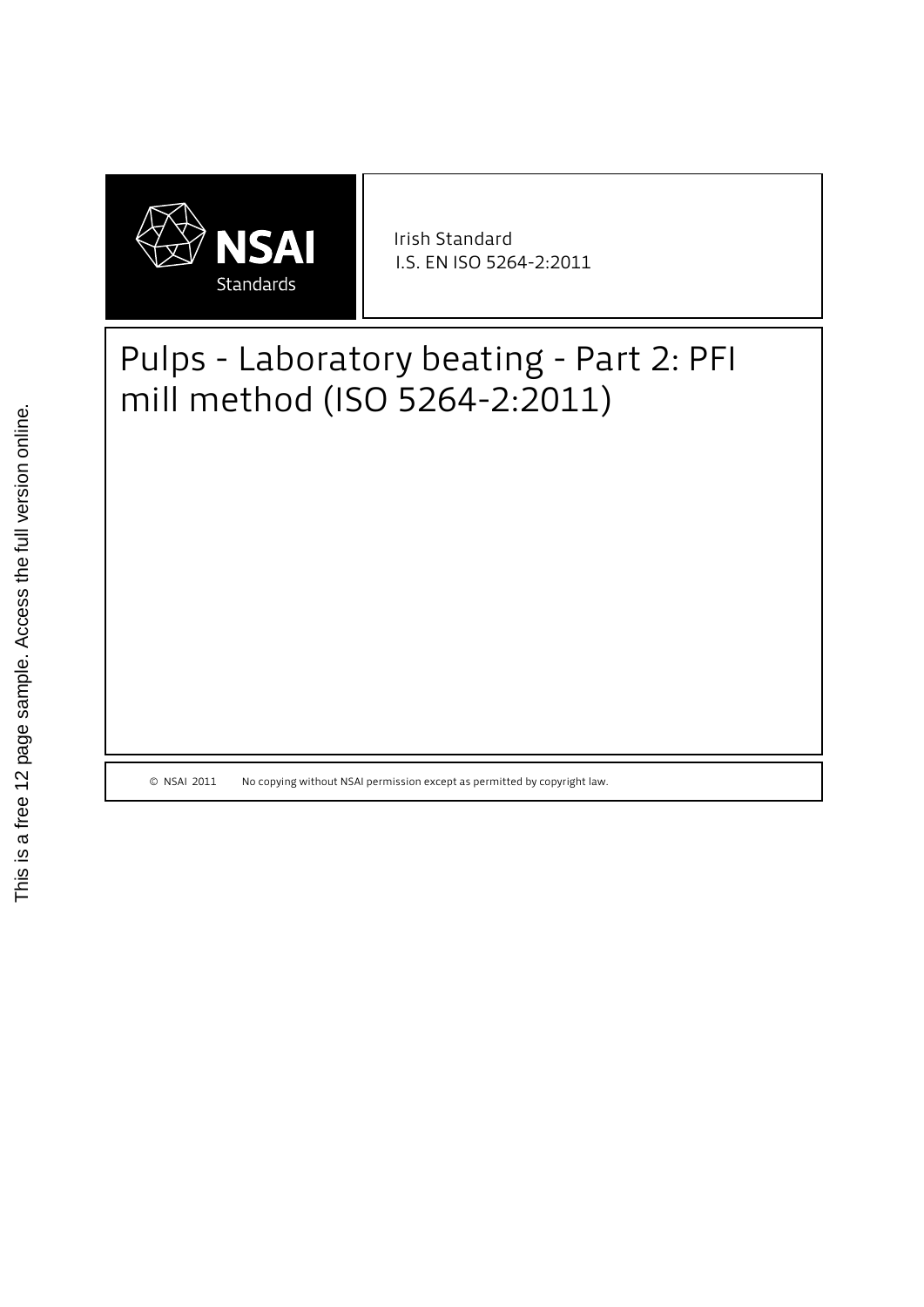### I.S. EN ISO 5264-2:2011

Incorporating amendments/corrigenda/National Annexes issued since publication:

#### The National Standards Authority of Ireland (NSAI) produces the following categories of formal documents:

I.S. xxx: Irish Standard - national specification based on the consensus of an expert panel and subject to public consultation.

S.R. xxx: Standard Recommendation - recommendation based on the consensus of an expert panel and subject to public consultation.

SWiFT xxx: A rapidly developed recommendatory document based on the consensus of the participants of an NSAI workshop.

This document replaces: EN ISO 5264-2:2002

This document is based on: EN ISO 5264-2:2011

Published: 23 February, 2011

23 February, 2011 This document was published under the authority of the NSAI and comes into effect on:

ICS number:

85.040

**NSAI** 1 Swift Square, Northwood, Santry Dublin 9

T +353 1 807 3800 F +353 1 807 3838 E standards@nsai.ie Sales: T +353 1 857 6730 F +353 1 857 6729 W standards.ie

W NSAl.ie

Údarás um Chaighdeáin Náisiúnta na hÉireann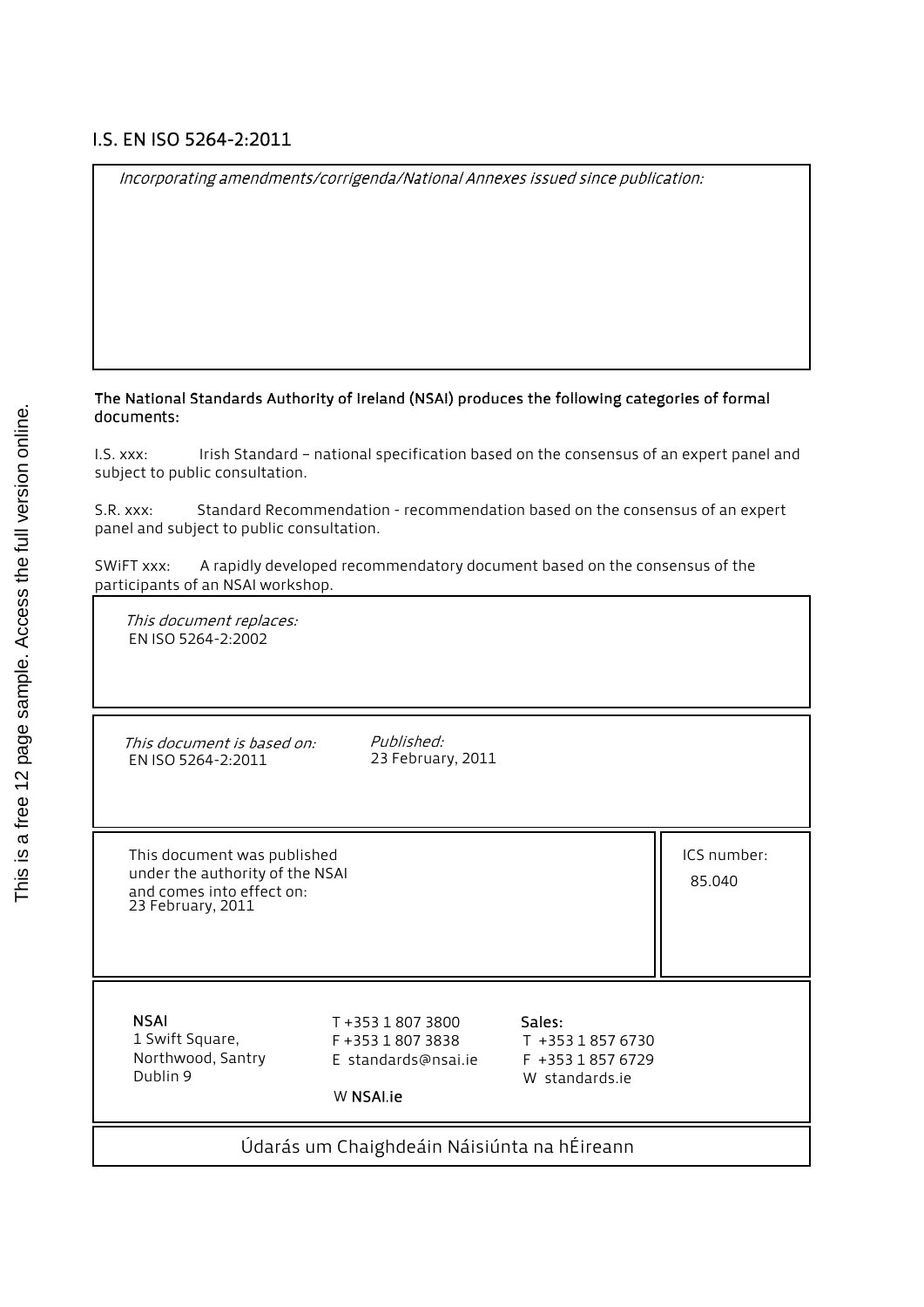## EUROPEAN STANDARD

## **EN ISO 5264-2**

# NORME EUROPÉENNE

## EUROPÄISCHE NORM

February 2011

ICS 85.040 Supersedes EN ISO 5264-2:2002

English Version

## Pulps - Laboratory beating - Part 2: PFI mill method (ISO 5264- 2:2011)

Pâtes - Raffinage de laboratoire - Partie 2: Méthode au moulin PFI (ISO 5264-2:2011)

 Faserstoff - Labormahlung - Teil 2: PFI-Mühle-Verfahren (ISO 5264-2:2011)

This European Standard was approved by CEN on 15 January 2011.

CEN members are bound to comply with the CEN/CENELEC Internal Regulations which stipulate the conditions for giving this European Standard the status of a national standard without any alteration. Up-to-date lists and bibliographical references concerning such national standards may be obtained on application to the CEN-CENELEC Management Centre or to any CEN member.

This European Standard exists in three official versions (English, French, German). A version in any other language made by translation under the responsibility of a CEN member into its own language and notified to the CEN-CENELEC Management Centre has the same status as the official versions.

CEN members are the national standards bodies of Austria, Belgium, Bulgaria, Croatia, Cyprus, Czech Republic, Denmark, Estonia, Finland, France, Germany, Greece, Hungary, Iceland, Ireland, Italy, Latvia, Lithuania, Luxembourg, Malta, Netherlands, Norway, Poland, Portugal, Romania, Slovakia, Slovenia, Spain, Sweden, Switzerland and United Kingdom.



EUROPEAN COMMITTEE FOR STANDARDIZATION COMITÉ EUROPÉEN DE NORMALISATION EUROPÄISCHES KOMITEE FÜR NORMUNG

**Management Centre: Avenue Marnix 17, B-1000 Brussels** 

© 2011 CEN All rights of exploitation in any form and by any means reserved worldwide for CEN national Members.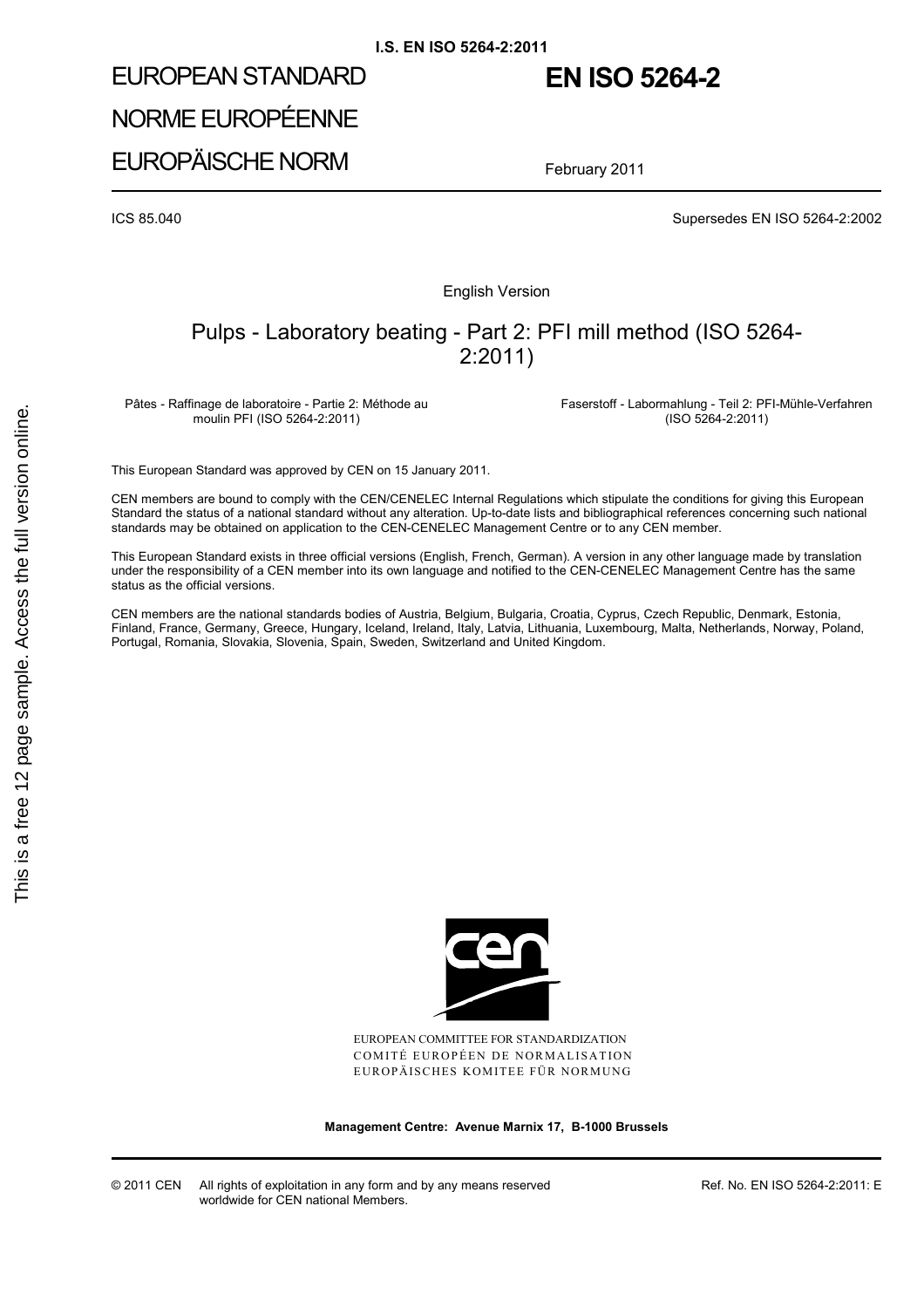## **Contents** Page

|--|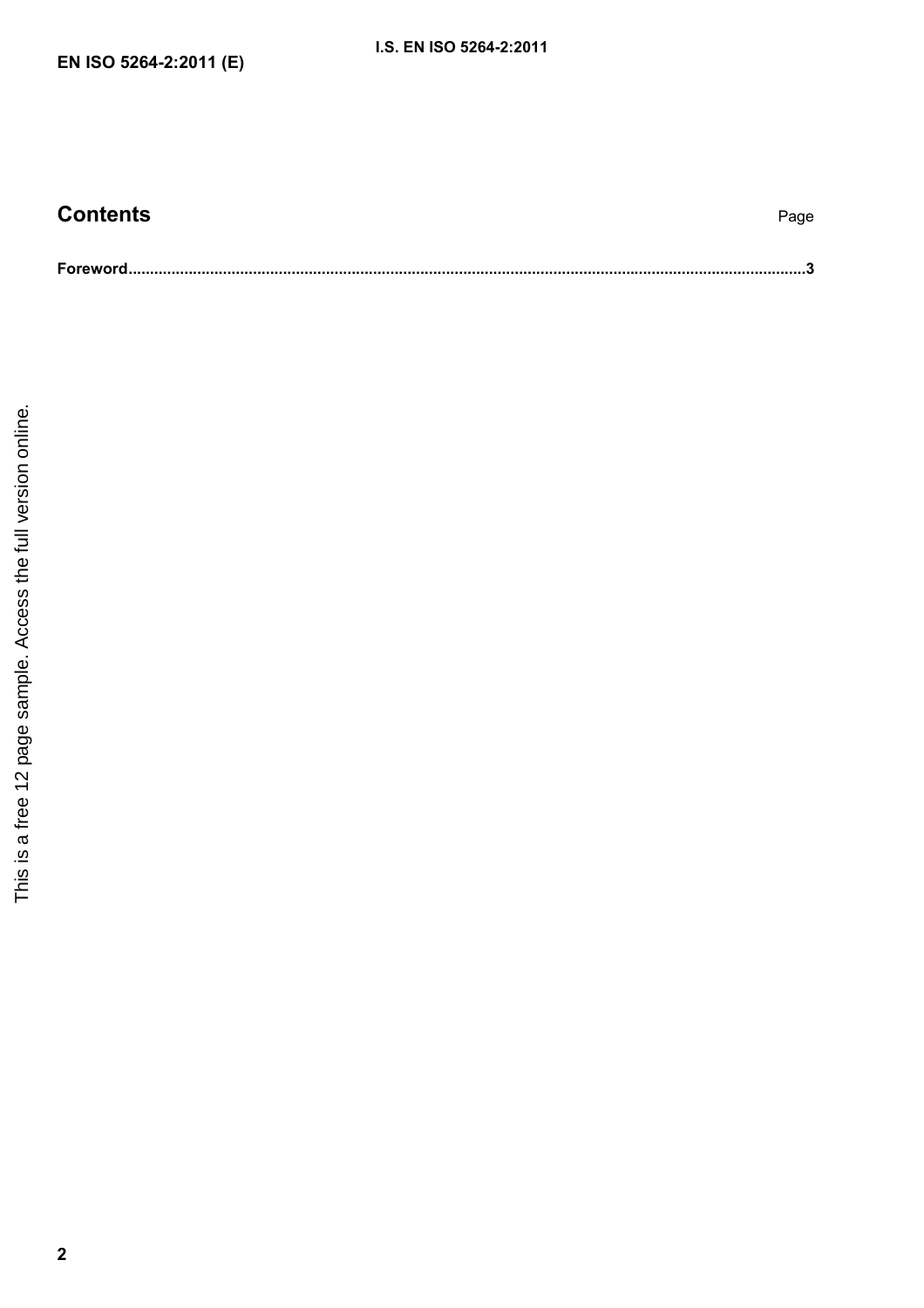### **Foreword**

This document (EN ISO 5264-2:2011) has been prepared by Technical Committee ISO/TC 6 "Paper, board and pulps" in collaboration with Technical Committee CEN/TC 172 "Pulp, paper and board" the secretariat of which is held by DIN.

This European Standard shall be given the status of a national standard, either by publication of an identical text or by endorsement, at the latest by August 2011, and conflicting national standards shall be withdrawn at the latest by August 2011.

Attention is drawn to the possibility that some of the elements of this document may be the subject of patent rights. CEN [and/or CENELEC] shall not be held responsible for identifying any or all such patent rights.

This document supersedes EN ISO 5264-2:2002.

According to the CEN/CENELEC Internal Regulations, the national standards organizations of the following countries are bound to implement this European Standard: Austria, Belgium, Bulgaria, Croatia, Cyprus, Czech Republic, Denmark, Estonia, Finland, France, Germany, Greece, Hungary, Iceland, Ireland, Italy, Latvia, Lithuania, Luxembourg, Malta, Netherlands, Norway, Poland, Portugal, Romania, Slovakia, Slovenia, Spain, Sweden, Switzerland and the United Kingdom.

#### **Endorsement notice**

The text of ISO 5264-2:2011 has been approved by CEN as a EN ISO 5264-2:2011 without any modification.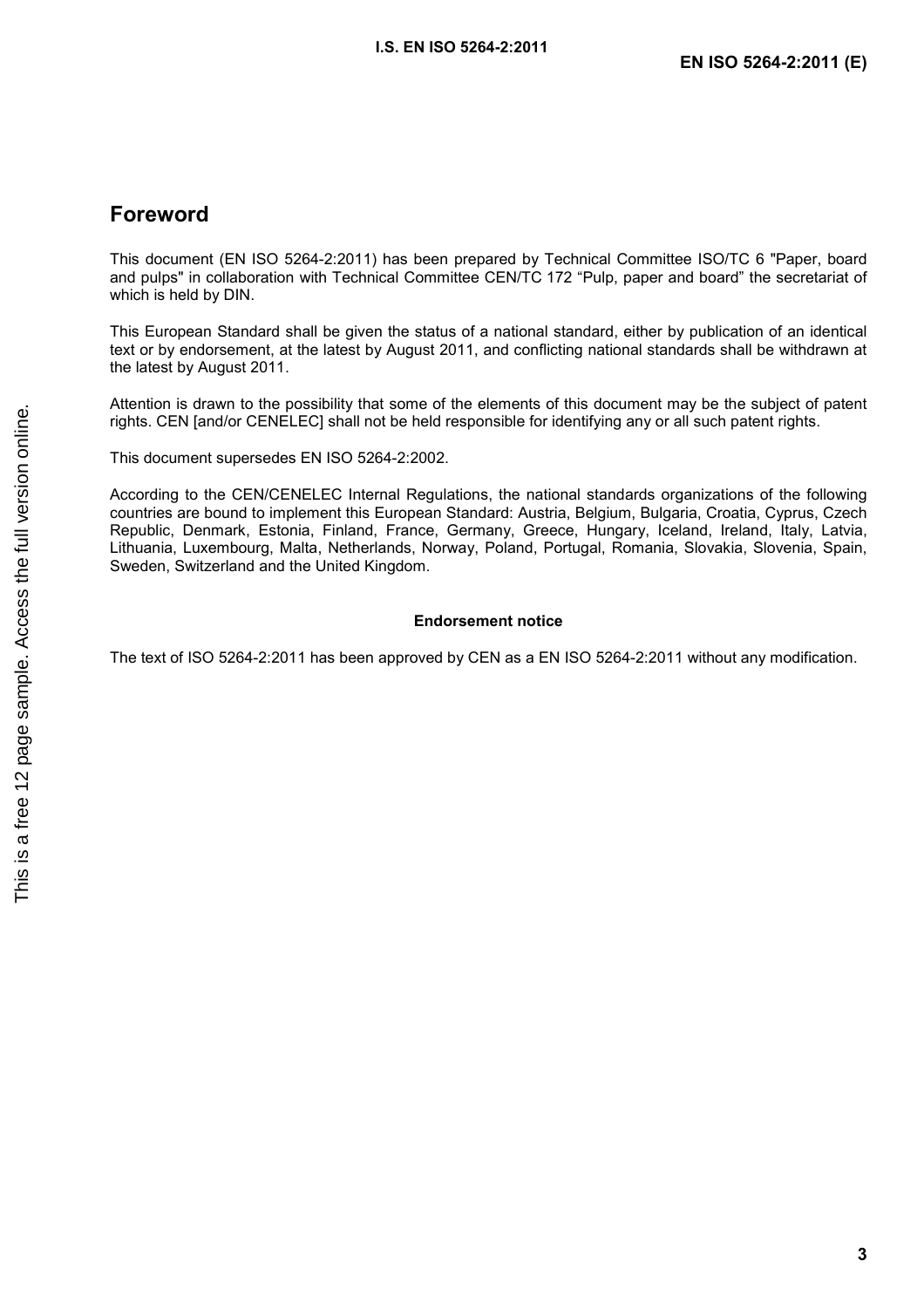This page is intentionally left BLANK.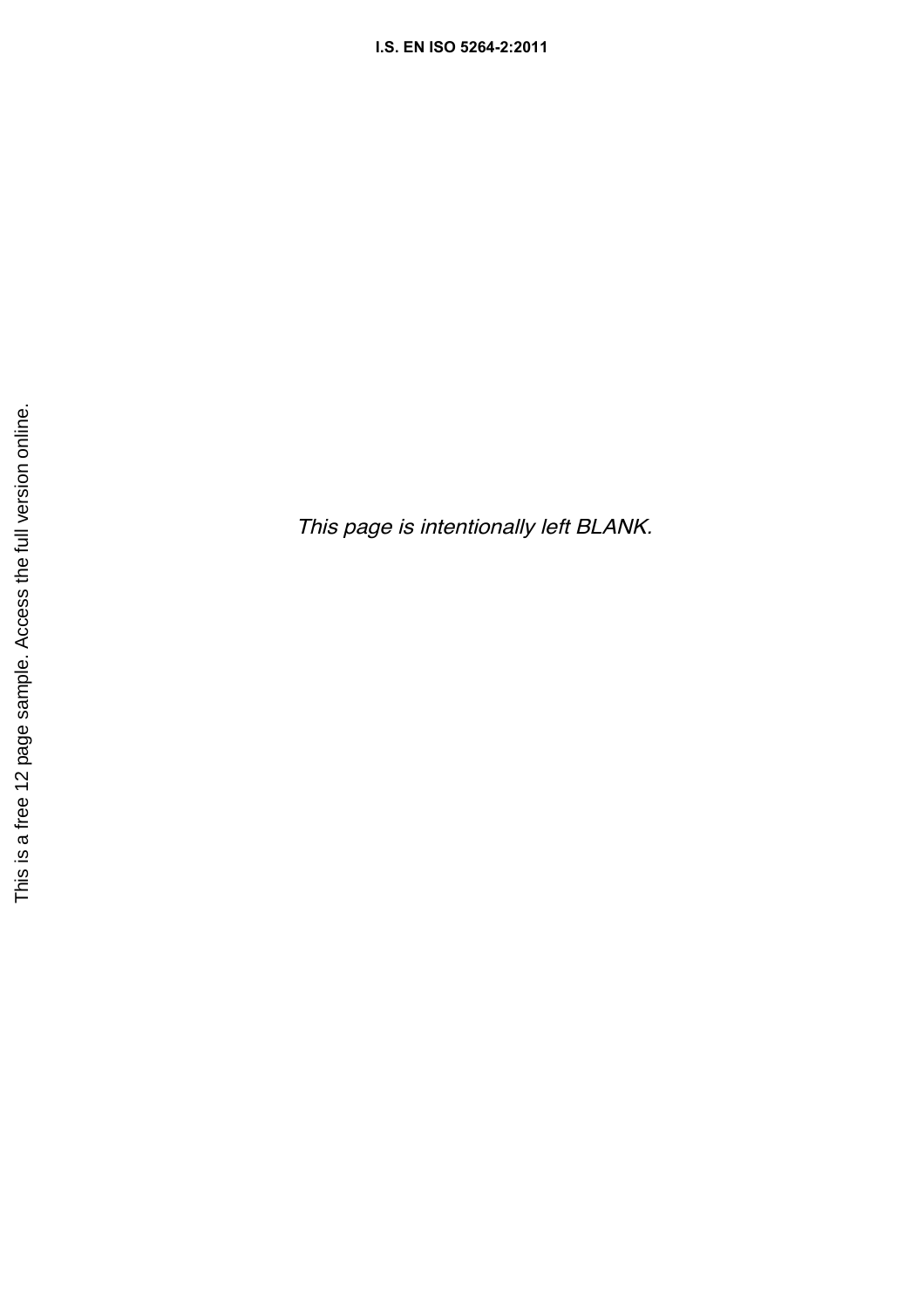## INTERNATIONAL **STANDARD I.S. EN ISO 5264-2:2011**

# **ISO 5264-2**

Third edition 2011-02-15

# **Pulps — Laboratory beating —**

Part 2: **PFI mill method** 

*Pâtes — Raffinage de laboratoire — Partie 2: Méthode au moulin PFI* 



Reference number ISO 5264-2:2011(E)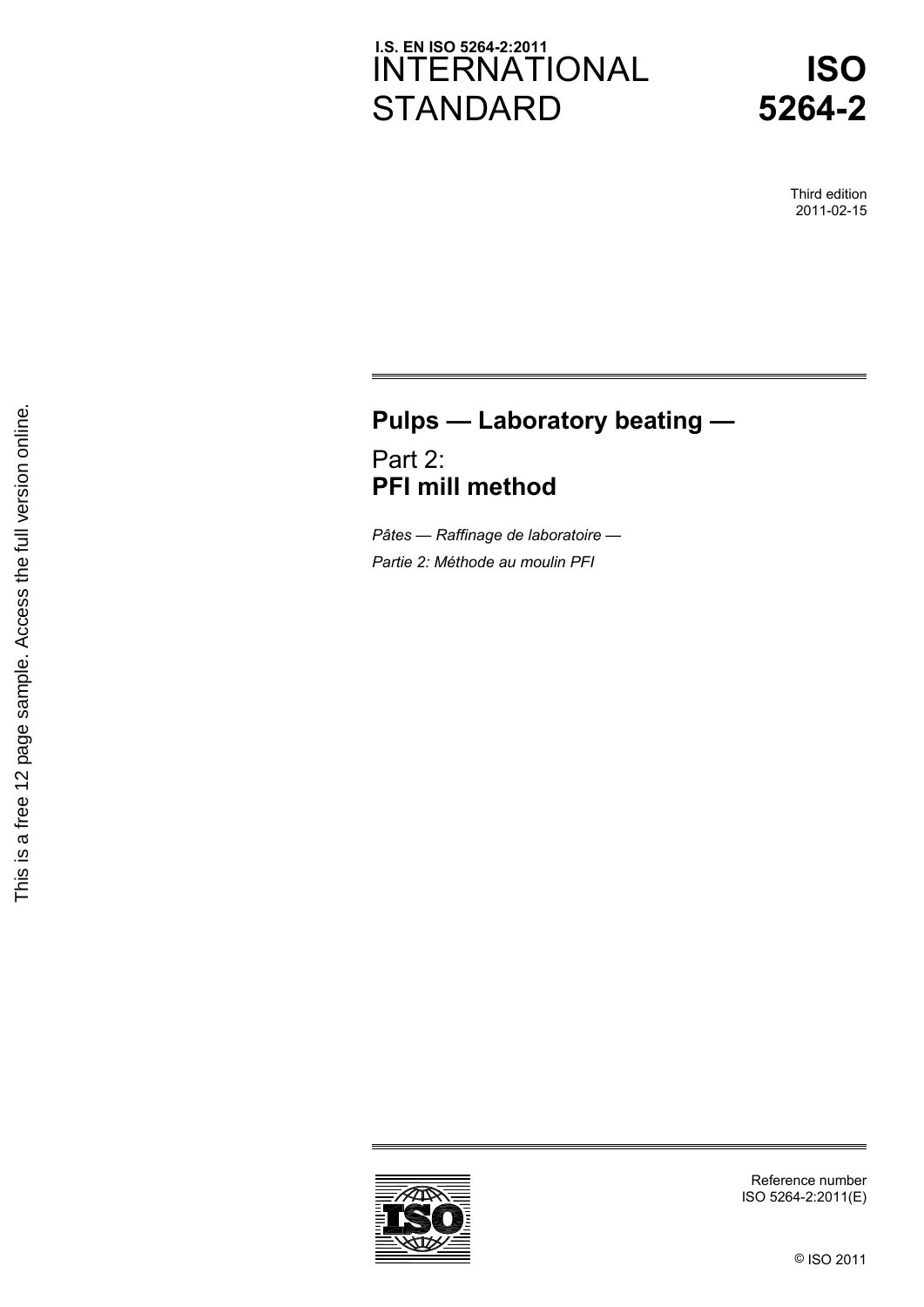#### **PDF disclaimer**

This PDF file may contain embedded typefaces. In accordance with Adobe's licensing policy, this file may be printed or viewed but shall not be edited unless the typefaces which are embedded are licensed to and installed on the computer performing the editing. In downloading this file, parties accept therein the responsibility of not infringing Adobe's licensing policy. The ISO Central Secretariat accepts no liability in this area.

Adobe is a trademark of Adobe Systems Incorporated.

Details of the software products used to create this PDF file can be found in the General Info relative to the file; the PDF-creation parameters were optimized for printing. Every care has been taken to ensure that the file is suitable for use by ISO member bodies. In the unlikely event that a problem relating to it is found, please inform the Central Secretariat at the address given below.



© ISO 2011

All rights reserved. Unless otherwise specified, no part of this publication may be reproduced or utilized in any form or by any means, electronic or mechanical, including photocopying and microfilm, without permission in writing from either ISO at the address below or ISO's member body in the country of the requester.

ISO copyright office Case postale 56 • CH-1211 Geneva 20 Tel. + 41 22 749 01 11 Fax + 41 22 749 09 47 E-mail copyright@iso.org Web www.iso.org

Published in Switzerland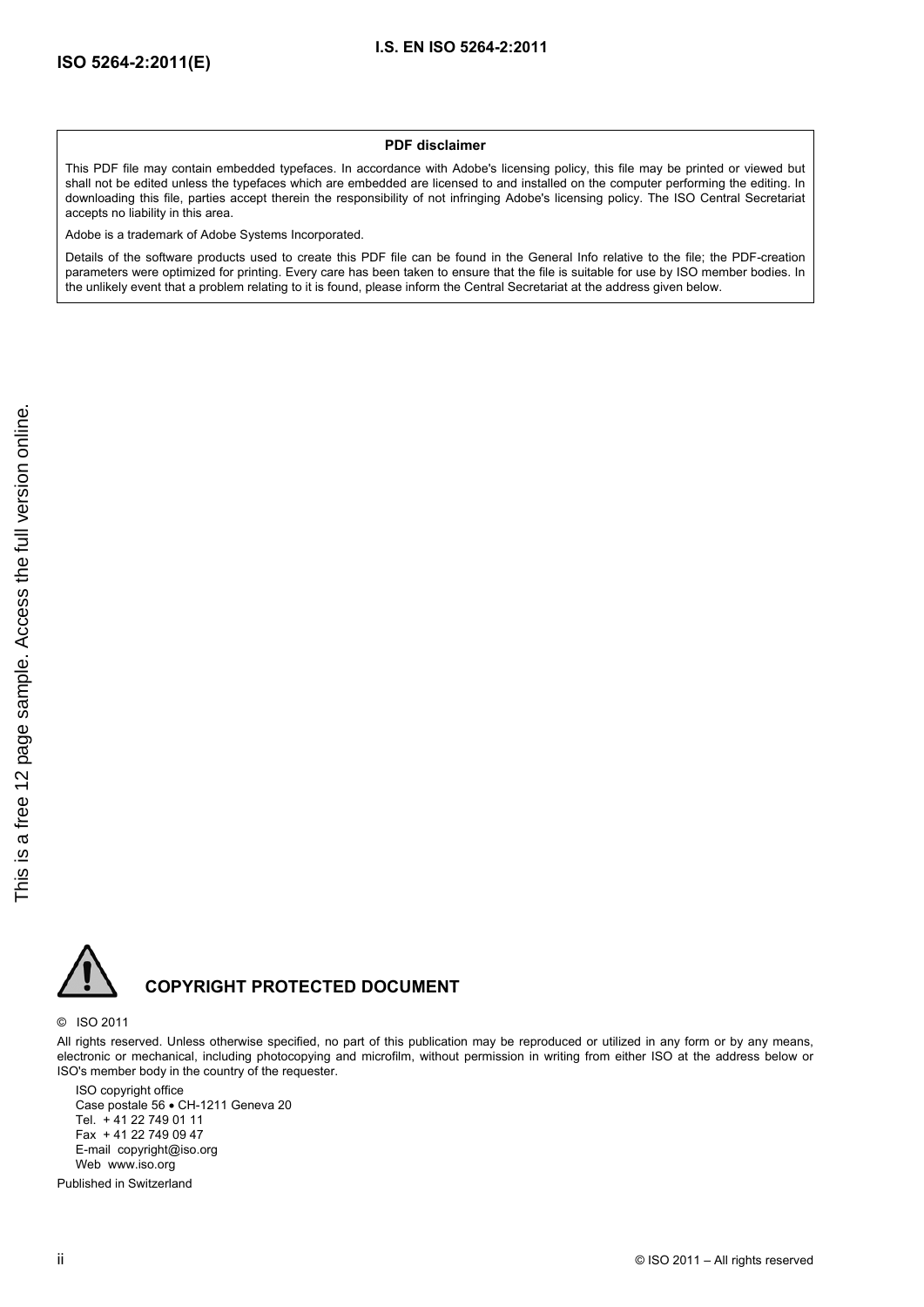### **Contents**

Page

| 1                |  |
|------------------|--|
| $\mathbf{2}$     |  |
| 3                |  |
| $\boldsymbol{4}$ |  |
| 5                |  |
| 6                |  |
| $\overline{7}$   |  |
| 8                |  |
|                  |  |
|                  |  |
|                  |  |
|                  |  |
|                  |  |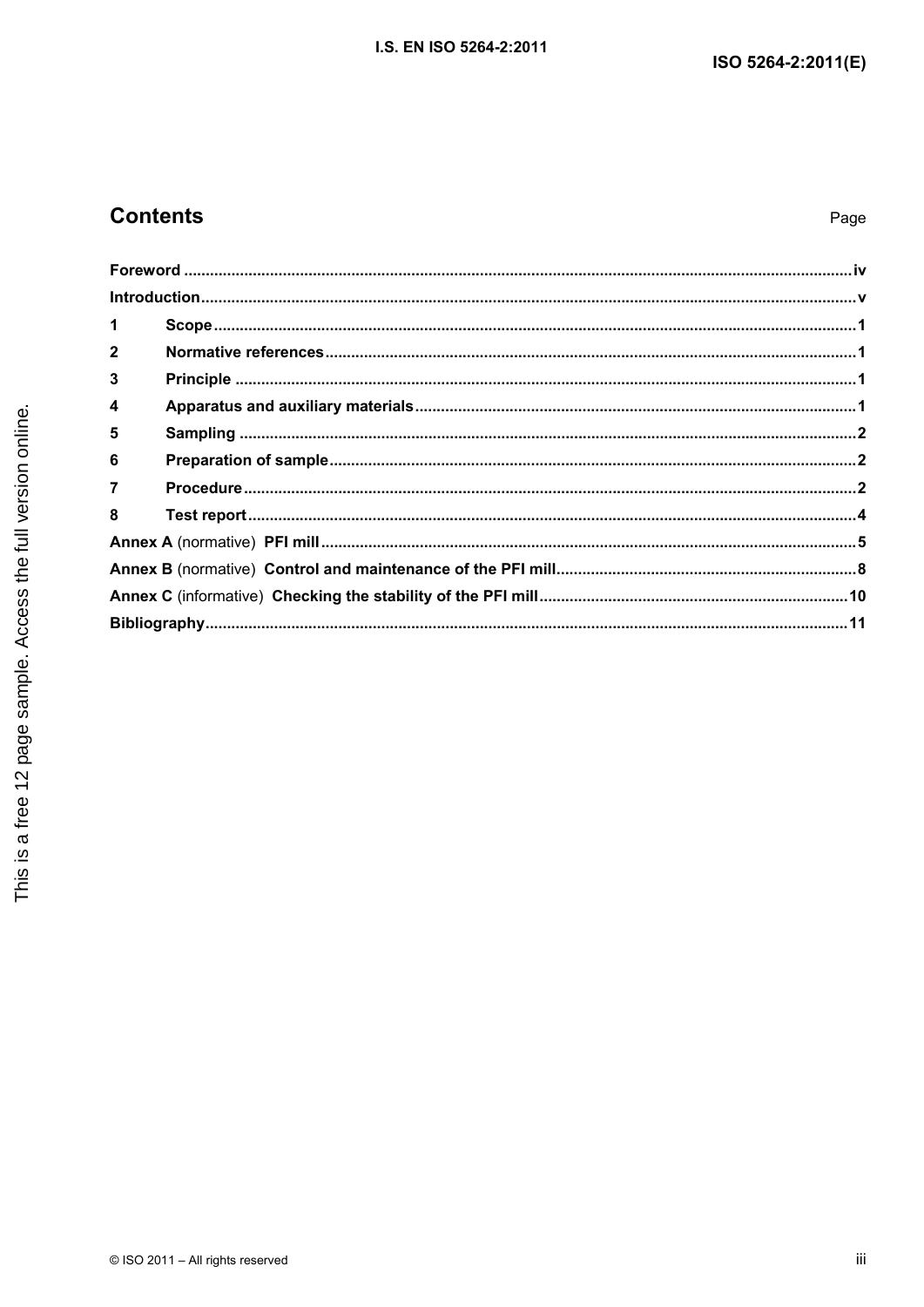## <span id="page-9-0"></span>**Foreword**

ISO (the International Organization for Standardization) is a worldwide federation of national standards bodies (ISO member bodies). The work of preparing International Standards is normally carried out through ISO technical committees. Each member body interested in a subject for which a technical committee has been established has the right to be represented on that committee. International organizations, governmental and non-governmental, in liaison with ISO, also take part in the work. ISO collaborates closely with the International Electrotechnical Commission (IEC) on all matters of electrotechnical standardization.

International Standards are drafted in accordance with the rules given in the ISO/IEC Directives, Part 2.

The main task of technical committees is to prepare International Standards. Draft International Standards adopted by the technical committees are circulated to the member bodies for voting. Publication as an International Standard requires approval by at least 75 % of the member bodies casting a vote.

Attention is drawn to the possibility that some of the elements of this document may be the subject of patent rights. ISO shall not be held responsible for identifying any or all such patent rights.

ISO 5264-2 was prepared by Technical Committee ISO/TC 6, *Paper, board and pulps*, Subcommittee SC 5, *Test methods and quality specifications for pulps*.

This third edition cancels and replaces the second edition (ISO 5264-2:2002), which has been technically revised.

With regard to ISO 5264-2:2002, the following changes have been made:

- a) the normative references have been updated;
- b) a more precise description of the PFI mill has been given in Annex A;
- c) a new reference pulp for internal control beating has been added to Annex C;
- d) editorial updating.

ISO 5264 consists of the following parts, under the general title *Pulps — Laboratory beating*:

- Part 1: Valley beater method
- ⎯ *Part 2: PFI mill method*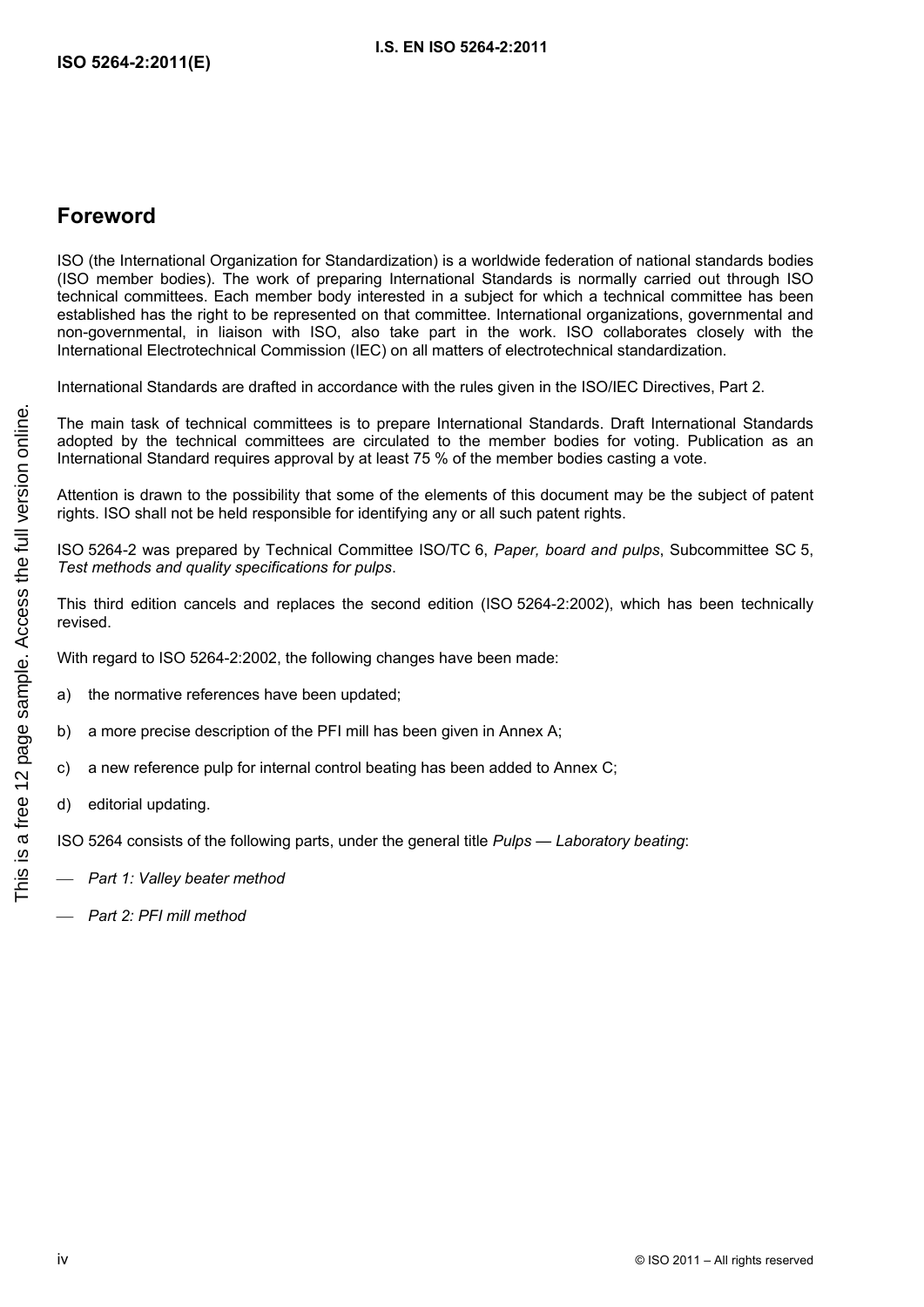### <span id="page-10-0"></span>**Introduction**

In view of the widespread use of the following beaters:

- Valley beater,
- PFI mill.

it has been decided to provide guidance on the use of these beaters in order to achieve consistency of results with each instrument. Although both beaters show similar trends in the effect on pulp properties, there is no correlation between the actual results obtained with the different types of beaters.

ISO 5264-1 specifies a method of laboratory beating using a Valley beater.

Beating is a preliminary step in the preparation of laboratory sheets for testing the physical properties of pulps. In the PFI mill, each beating is performed separately, i.e. a new test portion of unbeaten pulp is taken for each beating.

NOTE A complete test of physical properties normally comprises unbeaten pulp and several beatings of the same pulp, where the beating is carried out for different numbers of roll revolutions. The number of roll revolutions depends on the type of pulp and the beating load. After beating, the drainability is measured according to ISO 5267-1 or ISO 5267-2, and laboratory sheets are prepared according to ISO 5269-1<sup>[1]</sup>, ISO 5269-2<sup>[2]</sup> or ISO 5269-3<sup>[3]</sup>. Physical testing of the laboratory sheets is performed according to ISO 5270<sup>[4]</sup>.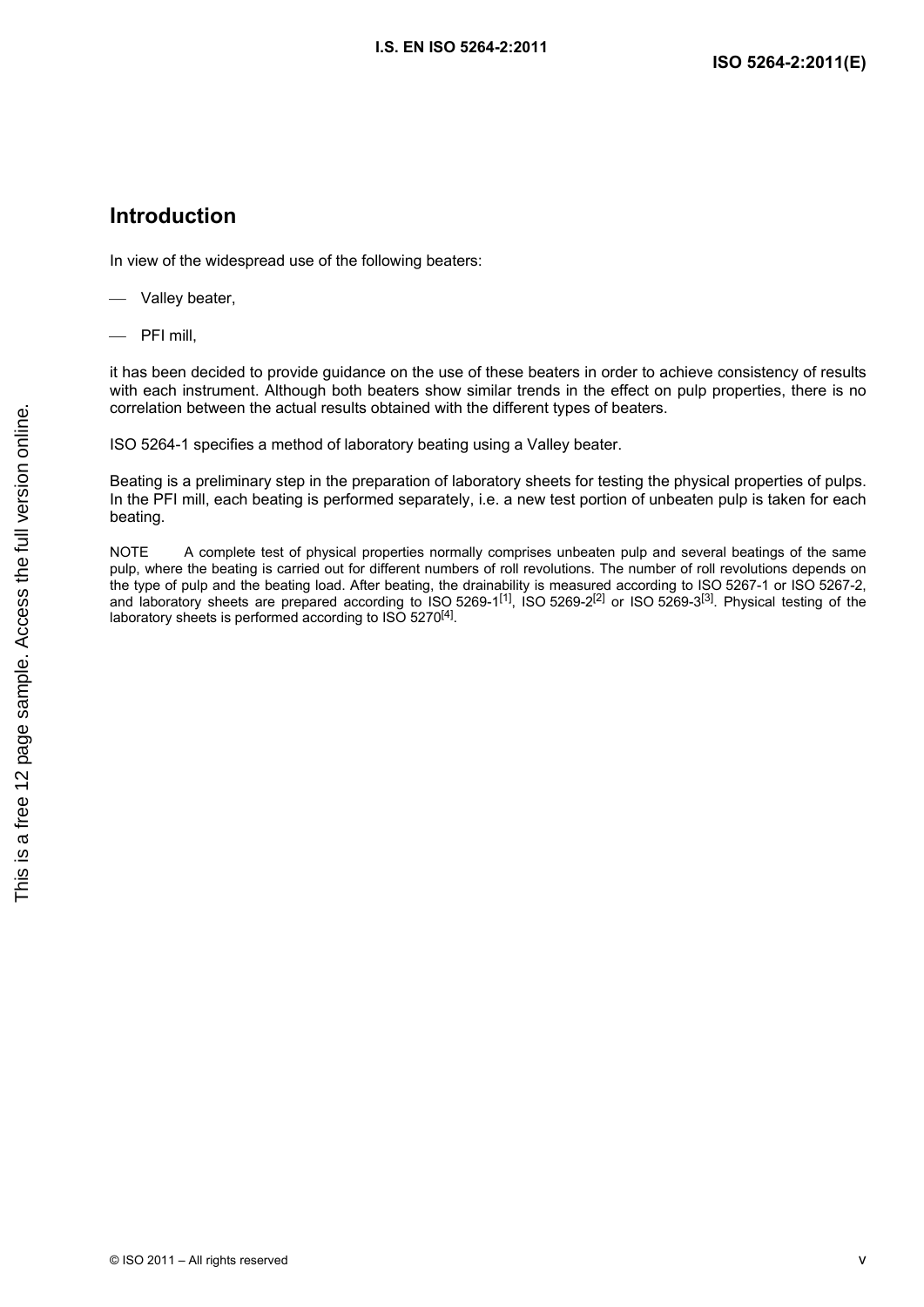**I.S. EN ISO 5264-2:2011**